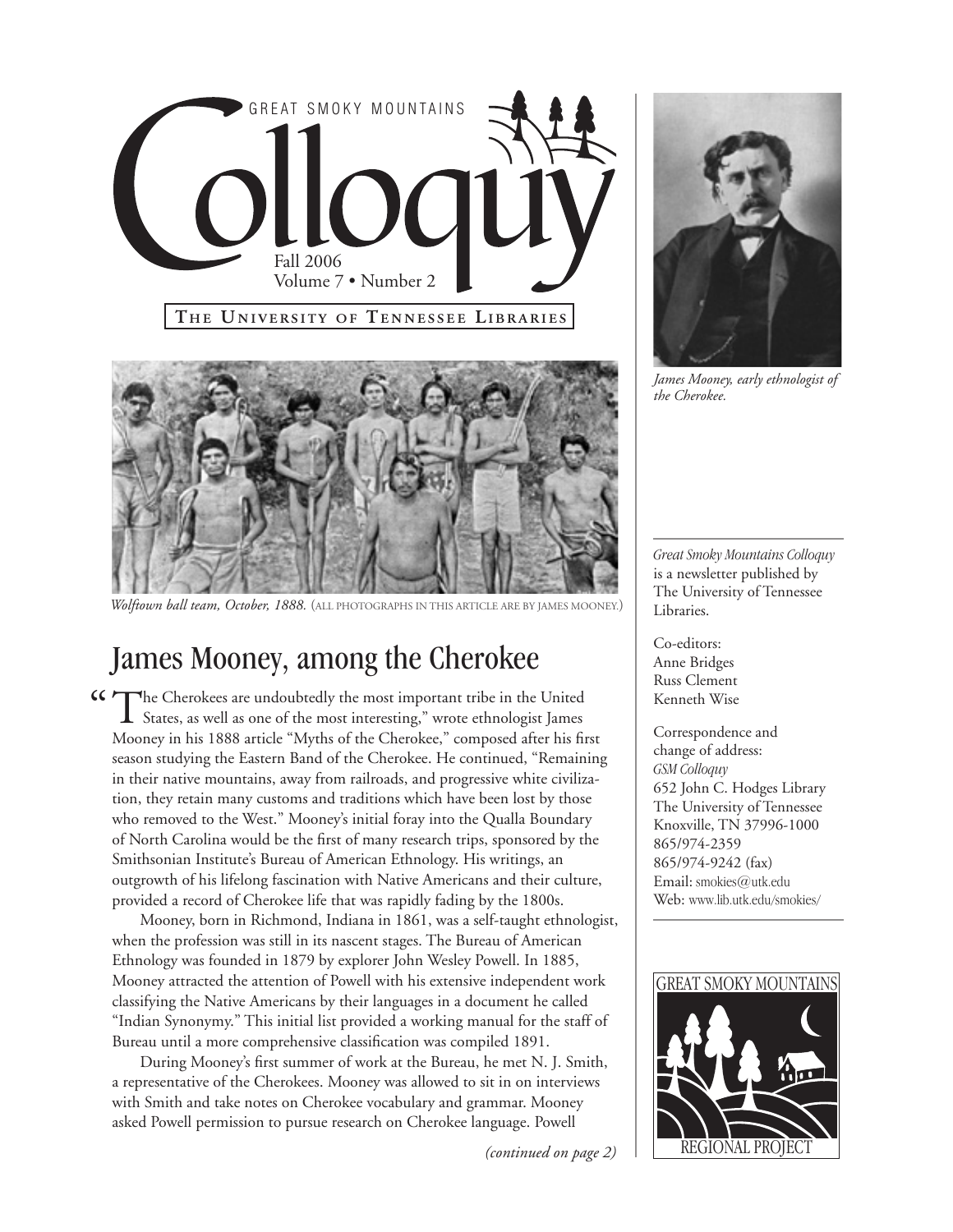James Mooney, Ethnologist of the Cherokee, continued









*top to bottom: Tagwadihi; Ayasta; Walini; Swimmer Ayunini, Cherokee "shaman"*

agreed, authorizing Mooney's first field trip in summer of 1887. As well as studying the Cherokee language, Mooney was instructed to collect information on religious practices, customs, and arts.

Intrigued by traditional medical practices, Mooney began his work by learning the names and uses of medicinal herbs used by the shamans, Cherokee spiritual and physical healers. Alarmed by the high mortality rate among the Eastern Band, Mooney requested a medical intervention by the Bureau of Indian Affairs who sent a medical team to introduce "modern" medicine. Fearing the sacred formulas would be lost forever, Mooney moved quickly to obtain the sacred formulas recorded in the texts of shamans. Although at first the shamans were reluctant to reveal their most prized formulas to an outsider, Mooney was able to convince Swimmer Ayunini, a prominent Cherokee shaman, that translating and publishing the formulas would preserve them for future generations. Mooney worked diligently throughout his life to translate and organize the formulas. Although Mooney wrote articles on Cherokee medicine and the sacred formulas, the complete Swimmer manuscript was not published until 1932 when Franz Olbrechts, a noted anthropologist who followed Mooney in studying the Cherokee, finished the work began by Mooney in the *99th Bureau of Ethnology Bulletin* in 1932.

As in addition to the medical formulas, Mooney was intrigued by other Cherokee traditions. He collected Cherokee myths which he organized into four categories, 1. animal stories, 2. sacred myths, 3. local legends, and 4. historical traditions. Many of the myths

were supplied by Swimmer while additional myths were related by other tribal elders. The sacred myths which cover subjects like creation of the world and the origin of life and death are essential to our understanding of the Cherokee world view. Mooney published the myths in the *19th Annual Report of the Bureau of American Ethnology* in 1900.

Other aspects of Cherokee life drew Mooney's attention. He studied and wrote on Cherokee ball games, mound building, plant lore, names, river cult, and alphabets. In his second field season in 1888, he arrived with a camera to better document life among the Cherokee. The ball game with its attending rituals and dance caught his interest in particular. The sport which is common in its variations among Native Americans, resembled lacrosse, using both a netted stick and ball. The evening before the game, each opposing team held a dance within their community. Along with other food tabus, the ball players did not eat from the time that the dance began until the game was over the next day. Mooney wrote that "the measured beat of the Indian drum fell upon the ear, and soon we saw the figures of the dancers outlined against the firelight, while the soft voices of the women as they sang the chorus of the ball songs mingled their plaintive cadences with the shouts of the men." During the day of the game, the players walked to the field with their shaman, stopping frequently to partake of water rituals. Upon their arrival at the field, the shaman scratched each player with a kanuga or short comb with seven teeth, seven being a sacred number of the Cherokee, made from splintered turkey bones. Several hundred people attended the games, meeting before the contest to wager goods on the outcome. Finally the game began, with Mooney describing the action as "a combination of base ball, football, and the old-fashioned shinny. Almost everything short of murder is allowable in the game…. Serious accidents are common." After the game, the players again "go to water" in rituals designed to eliminate the effects of the incantations offered by the opposing team.

Mooney extended his research on Native Americans to include field work and publications on the Kiowa and the Cheyenne as well as other groups in the Great Plains. Upon his death in 1921, he was the recognized authority on the Cherokee and Kiowa, having recorded for all generations their traditional ways of life. The ethnologists and anthropologist of the Smithsonian memorialized Mooney with a resolution calling his knowledge of Native Americans "unsurpassed" and "a source of inspiration to his colleagues and associates."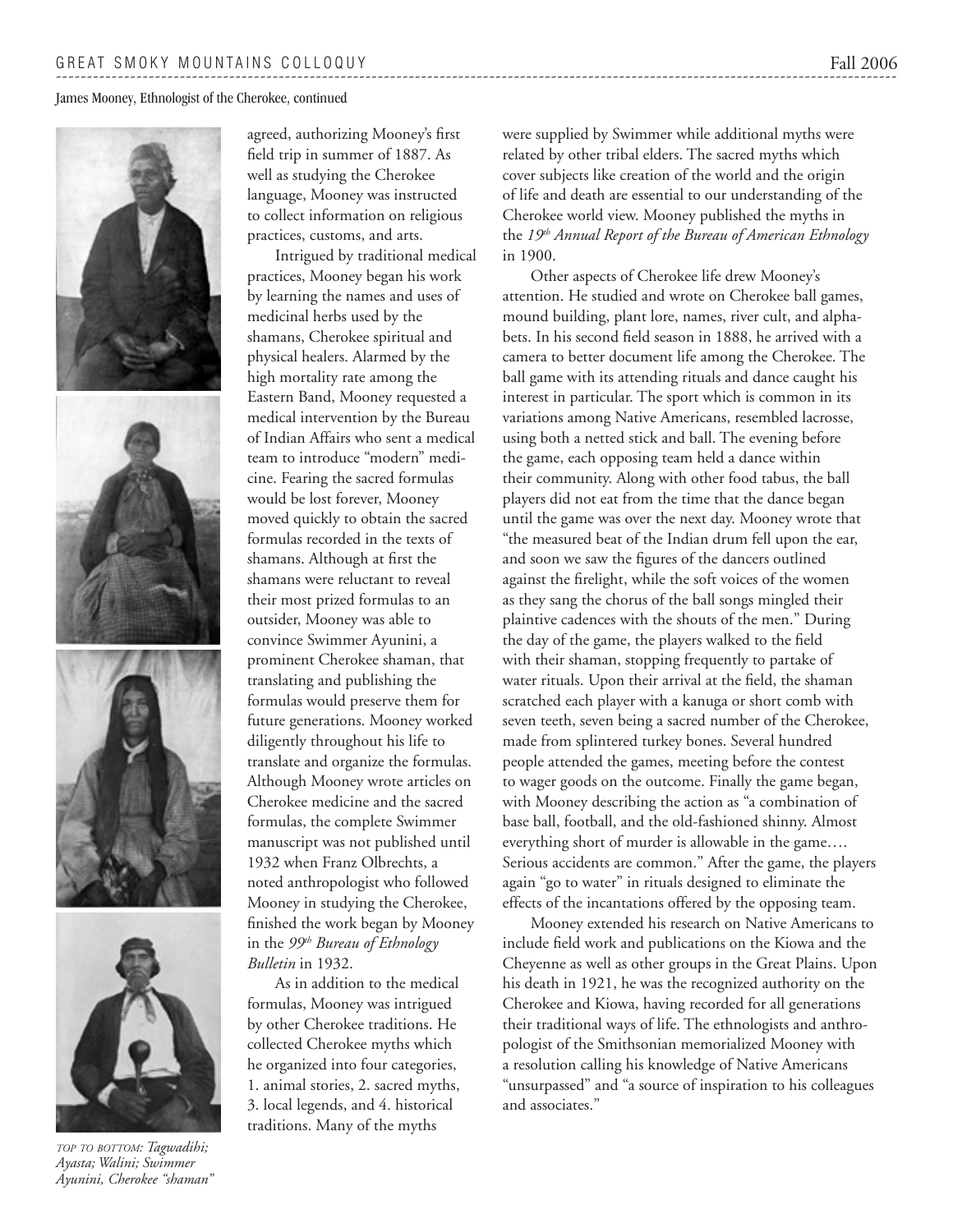For more information on Mooney, see:

Moses, L. G. *The Indian Man: A Biography of James Mooney*. Lincoln, Nebraska: University of Nebraska Press, 1984.

"James Mooney." [obituary] *American Anthropologist*. New Series, v. 24, no. 2 (1922): 209-14.

King, Duane H. "James Mooney, Ethnologist." *Journal of Cherokee Studies, Special Issue, A Tribute to James Mooney*, *Cherokee Ethnologist*, v. 7, no. 1 (1982): 4-8. This issue includes reprints of several articles by Mooney.

# Mooney on the Web

 $V$ isit the new "Cherokee Resources Guide" on the UTT Libraries  $-$  ' UT Libraries webpages at **www.lib.utk.edu/refs/ cherokee** for PDF versions of several James Mooney articles and links to information on the Cherokee.

### Cades Cove and Abrams Creek: Legacy of the Cherokee?

There has long been dispute in the annals of Smoky Mountain lore concerning the origin of the name "Cades Cove." One tradition contends that Cades Cove was named for Chief Kade, a Cherokee and little-known successor to Old Abram of Chilhowee, who himself was a warrior chief famous for leading the Cherokee against the Watauga settlement.

Old Abram, along with Chief Old Corn Tassel, Chief Hanging Maw, and three other Cherokee warriors, were tomahawked to death in 1788 by a man named Kirk in revenge for the massacre of his family at Nine Mile in the present Blount County, Tennessee. This Kirk is reputed to be the son of John Kirk, a soldier who served with Colonial John Sevier during the Revolution.

Old Abram's Mohawk wife, Kate, their daughter, and several Cherokee women were spared Kirk's tomahawk. Old Abram's legacy as an honored leader of his people was memorialized in the name Abrams Creek, a large stream that runs through the bottom land of Cades Cove. According to some accounts, Kate's name also survives in the derivation "Cades" and thus in remembrance as "Cades Cove."

## New on the Smokies Bookshelf

Charles Frazier. *Thirteen Moons.* NY: Random House, 2006. 422 p.

**"CE** So the lesson that the map taught was that knowledged  $\bigcup$  taught was that knowledge has strict limits, and beyond that verge the world itself might become equally unspecified and provisional," mused young Will Turner as he headed into uncharted Cherokee territory for the first time in Charles Frazier's second novel, *Thirteen Moons*.



*William Holland Thomas: The real Will Turner?*

With a setting firmly in the Blue Ridge/Smokies region of North Carolina, Turner makes his way in the world in a classic heroic journey tale that shadows the life of the historic figure, William Holland Thomas. The major derivation from Thomas's story is Turner's mysterious love interest, Claire, who periodically appears and disappears, haunting both his dreams and consciousness.

Turner comes to Cherokee territory as a bound boy, contracted to run a store. He stays, learning to speak Cherokee like a native, building a commercial and real estate empire, and joining the Cherokee community through his adoption by Bear, a local Cherokee patriarch. The upward trajectory of Turner's life is a distinct contrast to the fragile and deteriorating condition of the Cherokee, culminating in their forced removal in the 1838 Trail of Tears. Like the real life Thomas, Turner becomes an advocate for the Cherokee who manage to remain in North Carolina, first as a lobbyist in Washington, DC and later as a Senator.

Smokies enthusiasts will appreciate Frazier's depictions of the wilderness mountain region and the Cherokee way of life. Of the Cherokee, Turner says that even before the removal their way of life had changed from "the companionable townships with their warm smoky townhouses and constant gossip and intrigues and friendships and quarrels and romances. Some had even forgotten their old names and went only by white sort of names, like Sam Johnson or John Samson." In further thinking about the role of the white people as "victors," he comments that "a few rivers and creeks and coves seem to be resistant to our ownership. They persist in holding on to their old names even into the present. Unfortunately, hardly any of the mountains have kept their real names, which is understandable since they make such grand ways to commemorate our dead politicians." Through historic detail and thoughtful descriptions, *Thirteen Moons* enriches our understanding in this critical frontier period of the Smokies region.